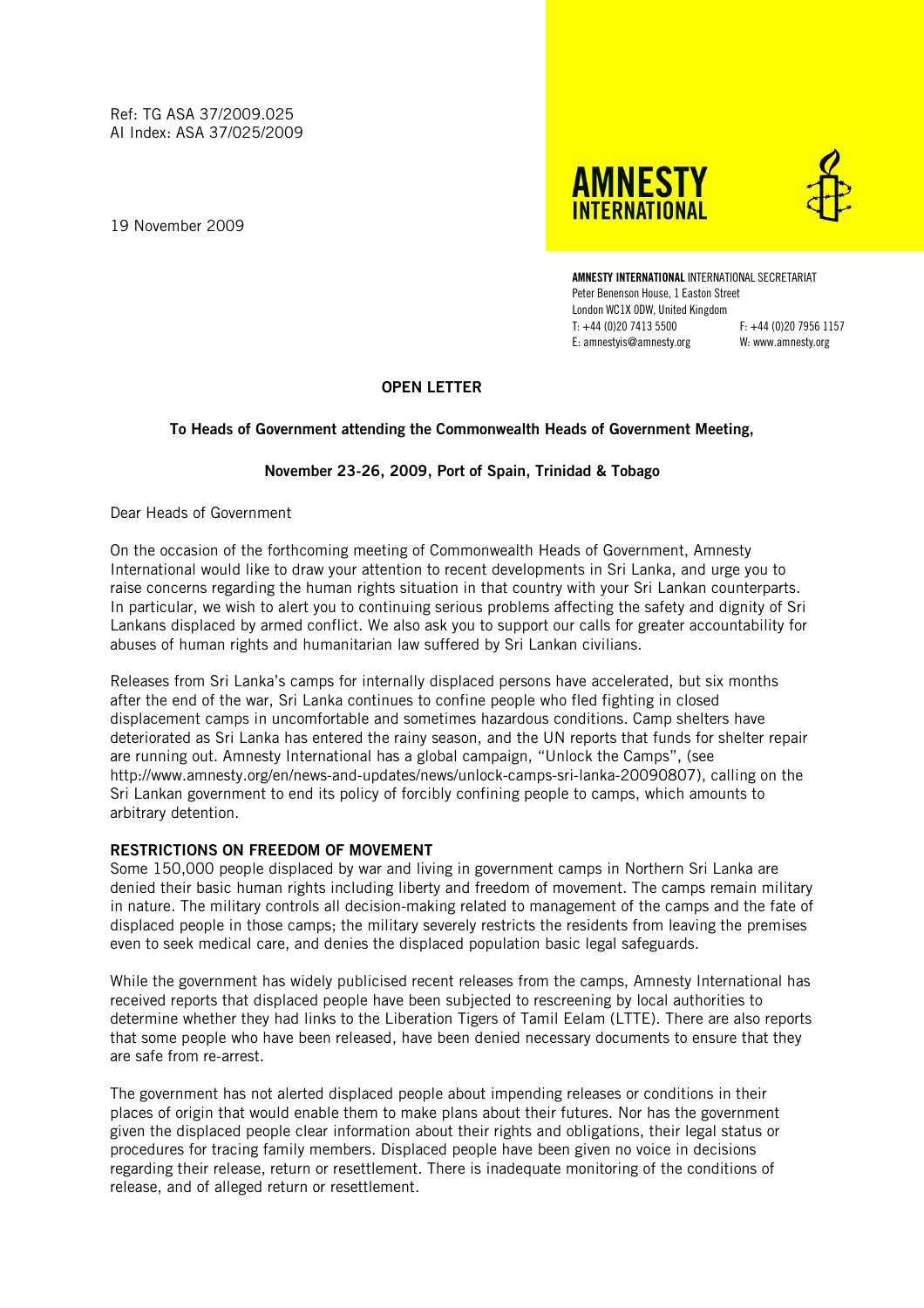The Sri Lankan government has prevented humanitarian organizations from talking to displaced persons, and obstructed their ability to conduct crucial human rights protections activities, such as providing legal aid or assisting with family reunification.

# CONCERNS ABOUT SCREENING AND PROTECTION OF THE DISPLACED

The Sri Lankan government has legitimate security concerns, and there is a need to bring to justice members of both the LTTE and the Sri Lankan armed forces who engaged in abuse of civilians. Sri Lanka's displaced civilians suffered enormous physical danger and material deprivation during the war. As discussed below, both sides were accused of humanitarian law violations against these civilians, who were forced to remain at risk in the conflict zone by the LTTE, which used them as human shields against the approaching army. Adults and children were subjected to forced conscription.

Amnesty International stresses the need to ensure that in all cases, accountability is pursued through proper legal processes. Since the war ended in May 2009, many thousands of people detained in camps have been subjected to 'screening' by the security forces in an attempt to root out LTTE members. An estimated 12,000 people (including children) suspected of links to the LTTE have been arrested, separated from the general displaced population and detained by the authorities in irregular detention facilities, such as vacated school buildings. Amnesty International has received repeated, credible reports from humanitarian workers about the lack of transparency and accountability in the screening process, which is conducted outside of any legal framework and the increased dangers to detainees when they are held incommunicado. While screening is appropriate to ensure that LTTE combatants are not housed with the general camp population, proper procedures should be followed, and the screening process must not be used as an excuse for collective punishment.

The government denies independent monitors access to sites in the north housing adult LTTE suspects. Detainees have not been charged with any offense, and have been denied legal counsel and due process. Many are held incommunicado. UNICEF has access to former child soldiers detained in specialized "rehabilitation" camps for children, but there remains a need to verify that no children remain in facilities with adult detainees.

# WAR CRIMES ALLEGATIONS AND ACCOUNTABILITY

Sri Lanka has recently emerged from more than twenty-five years of armed conflict between government forces and the LTTE. In the course of fighting, both sides violated humanitarian law. The LTTE forcibly conscripted adults and children, and forced civilians to travel with its retreating forces and to serve as a buffer against the approaching Sri Lankan army. Thousands of these civilians died when government forces fired artillery into areas densely populated with civilians who were forced to remain at risk in the conflict zone. The LTTE reportedly fired at and killed civilians who attempted to escape.

Impunity for violations of human rights and humanitarian law has been the rule rather than the exception in Sri Lanka. On 26 October, the Sri Lankan government announced the appointment of a committee of experts to investigate alleged humanitarian law violations committed during the war. The Sri Lankan government has a poor record of providing genuine accountability through similar mechanisms: it has often appointed ad hoc Commissions of Inquiry in the past when it received adverse publicity for serious violations of human rights, but none of these has advanced justice. The President's most recent proposal appears to be yet another attempt to deflect attention from repeated calls for an independent international investigation – calls supported by Amnesty International and many other international and domestic human rights organizations, and strengthened by the recently released report of the US Department of State's Office of War Crimes.

# ATTACKS ON CRITICS AND CONTINUED RELIANCE ON SPECIAL SECURITY LEGISLATION

The Sri Lankan government continues to justify its abusive policies and silencing of dissent, under the pretext of countering the threat of terrorism. Special security legislation, such as the Prevention of Terrorism Act, and the Public Security Ordinance and its accompanying emergency regulations (intended for states of national emergency, but imposed almost continuously for decades), remains in place and grants extraordinary powers to the authorities to arbitrarily arrest and detain individuals almost indefinitely.